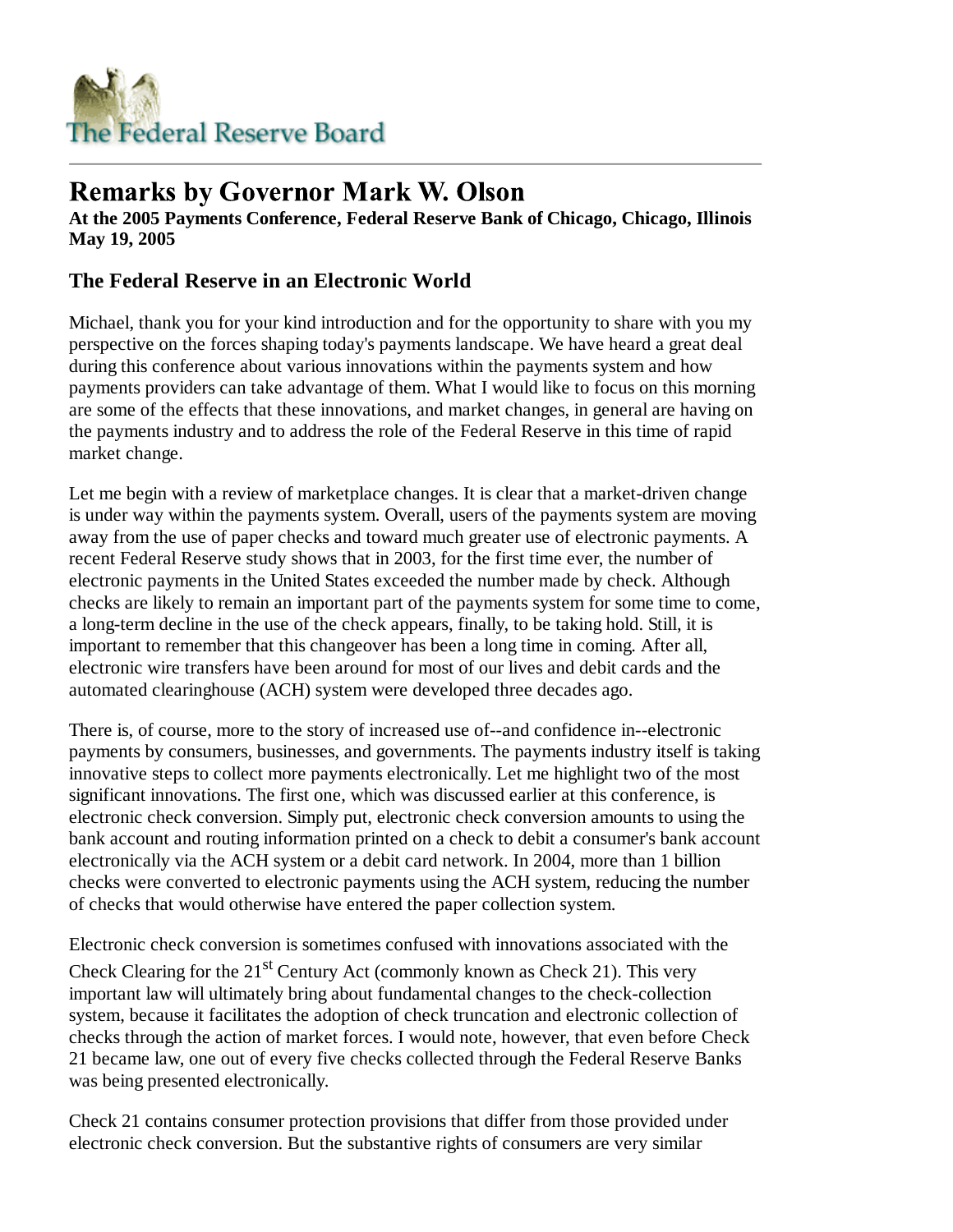whether they are derived from check or electronic fund transfer law.

To date, little has changed within our national check collection system since Check 21 came into effect a little more than six months ago. However, as banks make the investments necessary to take advantage of Check 21 and modify their operations to make the best use of the new technologies, the acceptance of digital check images for presentment and return of checks will accelerate. And costly substitute checks, though they are critical to the change allowed by Check 21, will eventually be looked back on as a transitional vehicle that helped achieve greater electronification of payments.

Overall, a more electronic payments system will benefit society and will help improve payments system efficiency. The need for physical transportation of paper checks will decrease. With more channels for processing payments, the payments system infrastructure will become more diverse and more resilient. At the same time, however, the payments industry will have to rely more heavily on key telecommunications networks and computing systems. Mitigating the risk associated with greater reliance on electronic processing is vital and should be a top priority for the payments industry.

There are other challenges arising from the ongoing transition to a more electronic system. Many payments providers are trying to determine how best to manage investments in paper check processing as check volumes decline. Many are also trying to decide what, if any, investments to make to take advantage of the authority provided by Check 21 to convert checks to electronic funds transfers.

Changes within the payments system are also presenting challenges to the Federal Reserve System. Since 1999, the number of checks collected through the Reserve Banks has fallen nearly 20 percent, and the pace of decline is accelerating. The Reserve Banks have undertaken a range of cost-reduction initiatives to keep pace with the declining volumes, including an ongoing realignment of their check collection operations. Among their restructuring efforts is a reduction of the number of offices at which checks are processed from forty-five as of 2003 to twenty-three by early 2006. As the check market continues to shrink beyond 2006, the number of check processing centers will almost certainly decrease further.

The Reserve Banks are also increasing their use of technology as part of a longer-term business strategy to facilitate the greater use of electronics in check processing. That strategy includes providing products and services that help banks take advantage of Check 21. To date, the adoption of those services has been slow, however. On average, only 400,000 of the 50 million checks the Reserve Banks collect each business day involve the deposit of digital check images or the printing of substitute checks. Using Internet technology, the Reserve Banks are improving customers' access to such core clearance and settlement systems as ACH and Fedwire. They are also offering new services consistent with heightened customer account activity and risk management capability.

Any discussion of the Federal Reserve's evolving role in payments would be incomplete without a review of the Fed's role vis-à-vis its private-sector competitors. From its inception, the Federal Reserve considered its role in payments to be an important component of its central bank responsibility. The Fed's check and ACH services, in addition to Fedwire for commercial transactions, have provided a consistent, reliable, and efficient payment capability that has enhanced the performance of the U.S. economy.

While the Fed has had a significant role in payments, it has not been the only player. The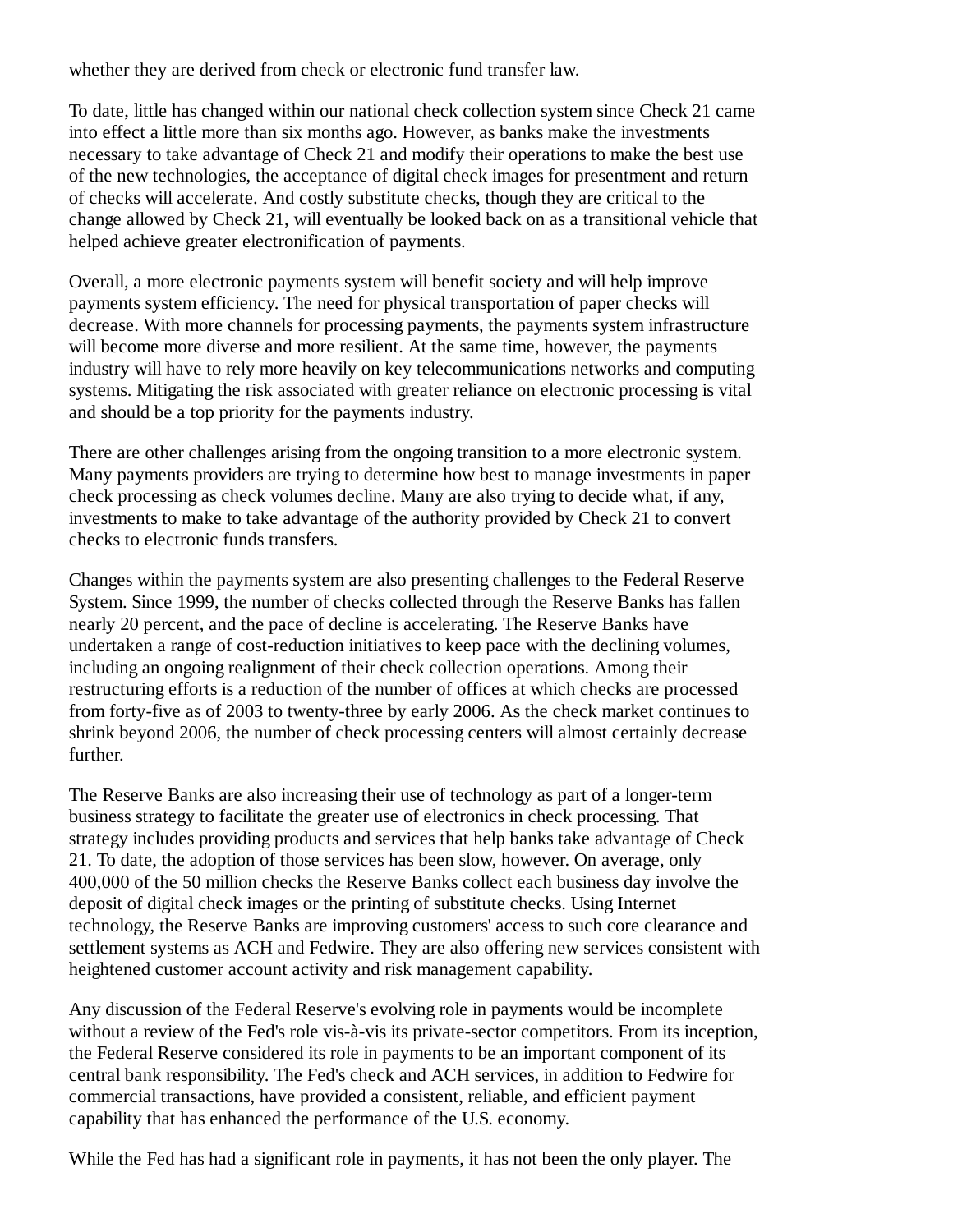Monetary Control Act of 1980 (MCA), by requiring that the Fed explicitly price all the fee services it offers to banks, establishes, as a matter of public policy, a competition between the Reserve Banks and the private sector in the provision of payment services, to ensure that the efficiencies of market competition are realized fully.

Other legal and policy limitations on the Reserve Banks also affect the Fed's competition within the private sector in the provision of payments services. First, the Reserve Banks, as directed by the MCA, must make their payments services available to all depository institutions--in contrast to private-sector competitors, which may offer their services to a limited, more profitable market segment. Second, the Reserve Banks, again as directed by the MCA, must recover, over the long run, the full direct and imputed costs of providing payments services to depository institutions. While the Reserve Banks' competitors also must recover their costs, they may, in addition, offer non-payment-related services that the Reserve Banks may not offer, thereby giving competitors greater flexibility in recovering payment service costs.

This mix of competition and statutory obligation is highly beneficial to consumers and businesses alike and is an important source of efficiency and innovation within the payments system. The Reserve Banks' direct involvement in the payments system and ability to facilitate the adoption of standards and practices through their operating circulars also helps the Federal Reserve achieve its broader public policy goals, such as improving the efficiency and smooth functioning of the payments system.

Unlike the Federal Reserve Bank obligations under the MCA, private-sector payment providers have a single-sided option. That is, they can compete in any segment of payments without the requirement to offer a full range of payment alternatives. As will be discussed later, this competitive option for private-sector firms is good for the consumer.

There are many examples of private-sector payment providers making strategic decisions on payments that affect competition. One example involves check-clearing services. Many large banks with significant correspondent banking networks have historically offered check-clearing services to downstream correspondents as a core component of their product mix. Through consolidation, some of those banks have discontinued all or parts of their correspondent banking services. Others have promoted their check-clearing services, as the incremental cost of clearing checks is small relative to their existing fixed-cost structure. As this example suggests, banks have a wide range of strategic reasons for either discontinuing or expanding their check-clearing operations, and their pricing strategies can be as varied as their strategic reasons for participating in the business.

Other examples of strong private-sector competition provided by the Clearing House Interbank Payments System (CHIPS) and the Electronic Payments Network (EPN), are the large-value funds transfers and ACH processing services to an increasing number of large banks that originate many of these payments. A diverse mix of banks, corporate credit unions, third-party processors, and other service providers also provide competitive payment services in markets across the country.

An important question raised by the ongoing innovation and change in the payments system is whether regulatory response is necessary. At this conference we have heard a variety of opinions on this topic. Some believe that as payments are made and collected in new ways, certain laws and regulations need to be clarified. Others suggest that the change offers a unique opportunity to reconsider the relationships among legal and regulatory regimes that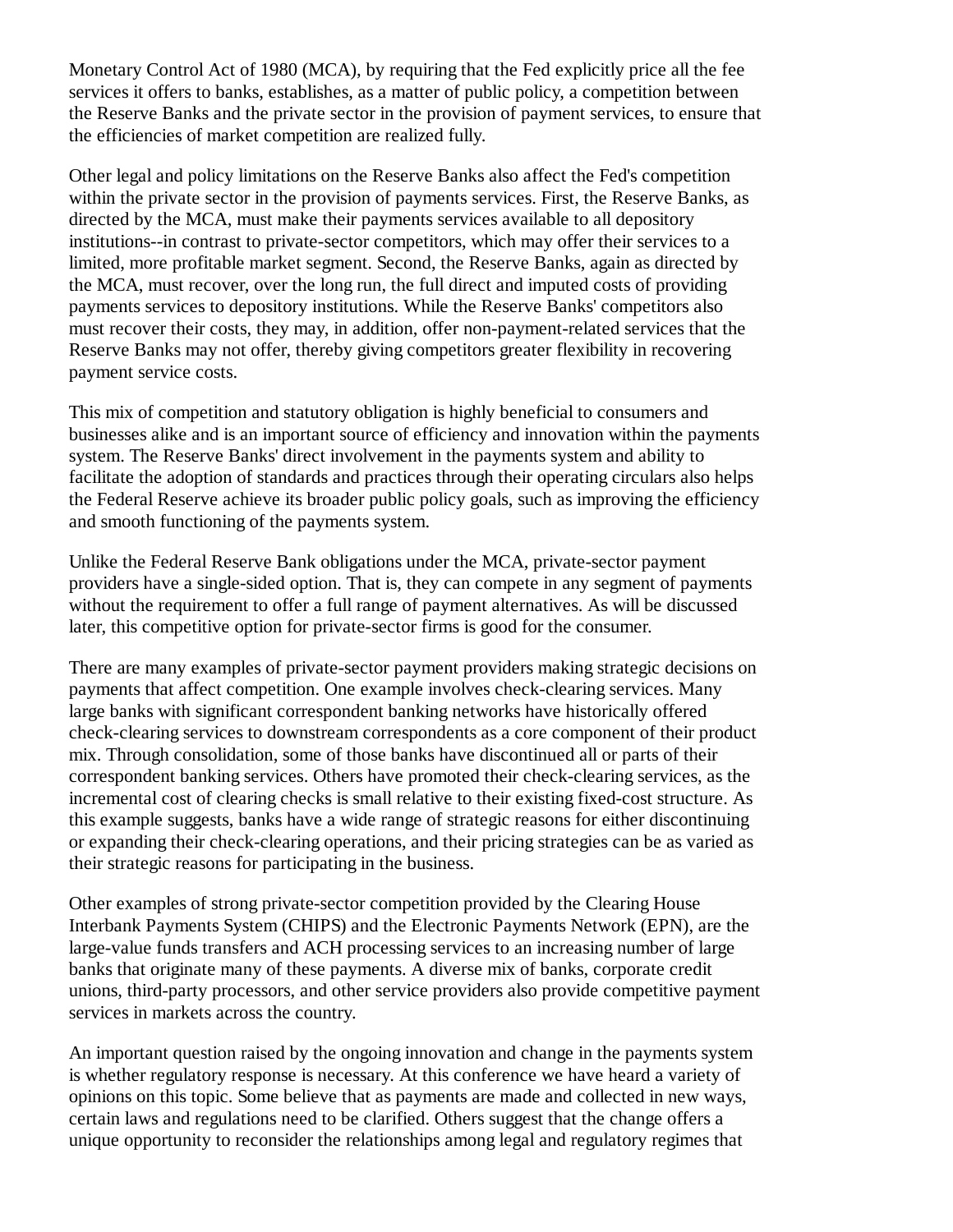support the payments system.

When considering the need for regulatory response, it is instructive to recall efforts by committees of both the House and the Senate in the very tech-conscious environment surrounding Y2K. After extensive hearings, committees concluded that caution should be exercised in changing laws and regulations to accommodate technological innovations. This sensible conclusion was based in part on two important realizations--first, that however well intended, efforts to alter current laws and regulations may assume that today's technological state of the art will also be tomorrow's and, second, that any changes based on that assumption could have the unintended consequence of stifling innovation.

Rather than attempting to address specific technological changes, a starting point might be to identify certain principles. One principle, for example, might be that regulation in general (not just regulation within the payments system) should be effective and as clear as possible, and should support market-led innovation. Another principle might be that payments laws and regulations should be viewed holistically. As the distinctions between paper and electronic payments become increasingly blurred, there may be opportunities to simplify existing laws and regulations to achieve greater consistency among them.

But I would be wary of making fundamental changes to the existing regulatory regimes without substantial study and careful consideration of the potential implications. Careful consideration would argue for a gradual, cooperative approach to identifying regulatory concerns and impediments to innovation and to address those concerns in a way that meets the needs of our economy for flexibility and growth. Of course, government organizations must carry out their specific mandates and act according to the public interest.

The development and enactment of Check 21 offers a good example of this approach. As you may recall, the development of Check 21 began as the result of the banking industry identifying legal barriers to clearing checks electronically--specifically, state laws governing check collection that allow banks to demand that the original checks be physically presented for payment. Although these laws typically allow banks to agree to alternative presentment arrangements, the large number of banks in the United States has made the widespread adoption of electronic check collection through agreement extremely difficult. The Federal Reserve worked with the banking industry, consumer groups, and legal experts to analyze these barriers to innovation and determine how best to address them. The resulting legal innovation was the introduction of paper substitute checks that are legally equivalent to original checks, thereby allowing banks that choose to collect checks electronically to create and present substitute checks to paying banks that demand presentment by paper check. The resulting proposal was then presented to Congress and formed the basis of what became known as Check 21.

This bit of history leads me to the role of the Federal Reserve in regulating the payments system. While the Federal Reserve has an interest in the smooth and secure functioning of the overall payments system, our regulatory authorities are specific to only certain operational aspects of the system, such as the interbank collection of checks, and specific consumer rights and protections, such as consumer liability for unauthorized electronic funds transfers. These authorities are derived from statute.

With regard to the operational aspects of the payments system, the Federal Reserve is responsible for regulating the operations of the Reserve Banks, particularly their check collection and wire transfer activities. The Federal Reserve also has regulatory authority,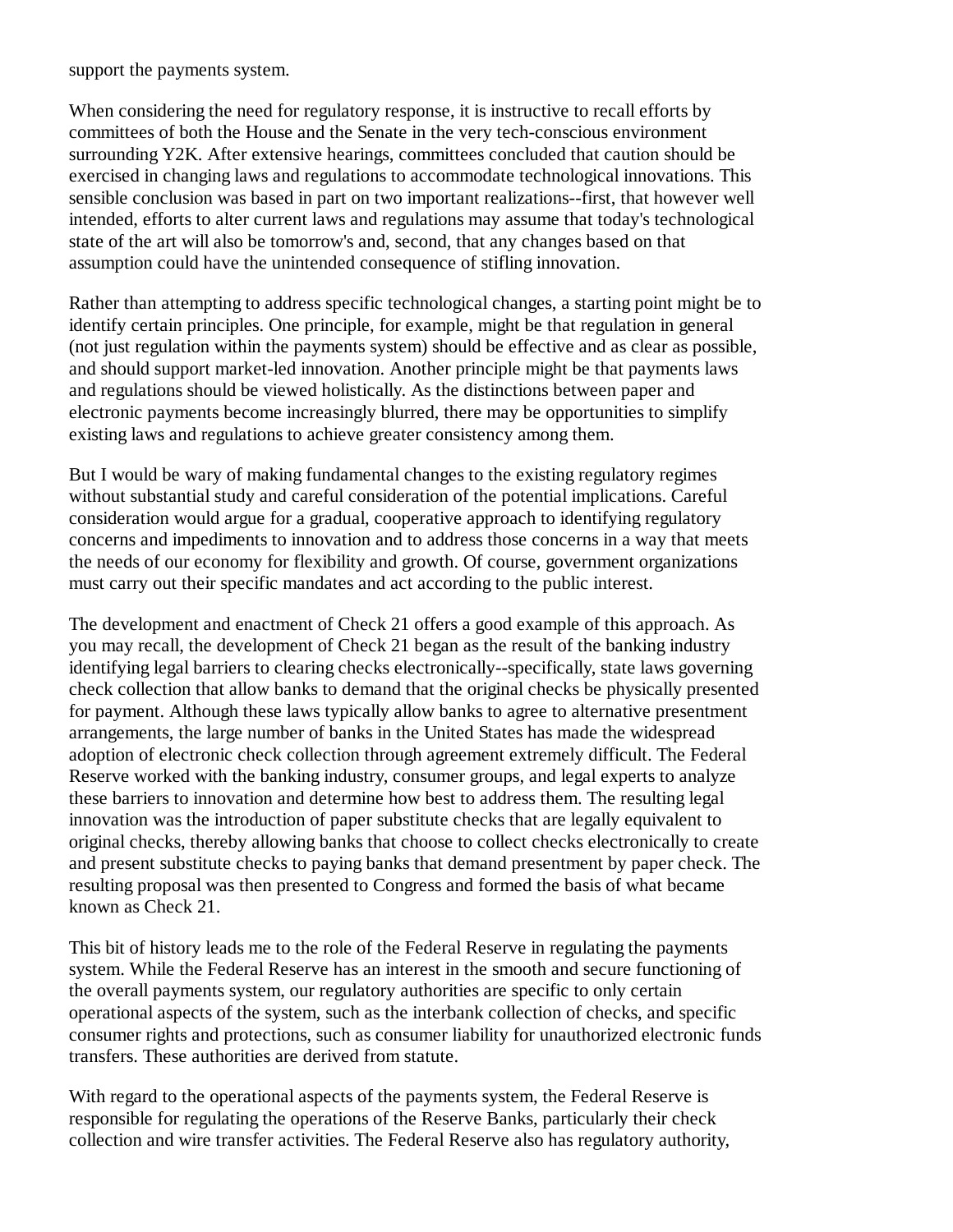under the Expedited Funds Availability Act and Check 21, for various aspects of the collection and return of checks by banks.

The Federal Reserve's regulatory authority over electronic payment operations is limited to those of the Reserve Banks. Instead, the private sector, through bank associations, card networks, and other cooperative rule-setting bodies, establishes many of the operating rules for electronic payments. For example, NACHA--the National Automated Clearing House Association--sets the operating rules and establishes contractual liabilities and warranties among the banks that participate in the ACH system. Similarly, Visa, MasterCard, various electronic funds transfer networks, and card companies establish the particular operating rules their members must follow in their credit and debit card operations.

A potential implication of this distribution of rulemaking authority within the payments system is that as more payments are made by ACH or by debit and credit cards, the relative importance of private-sector rulemaking may increase. At the same time, as checks are increasingly collected electronically, the Federal Reserve may need to use its regulatory authority over the interbank check collection system more actively. In particular, we will be monitoring the banking industry's experience with the Board's regulations implementing Check 21 and will revisit them over the next few years to determine whether any refinements are necessary.

With regard to consumer rights and protections, the Board has a more extensive role with both checks and electronic payments. For checks, the Federal Reserve's statutory authorities relate to the obligations of banks to make deposited funds available to their customers and to recredit their customers for losses suffered as a result of receiving a substitute check. We take these responsibilities seriously. For example, we monitor developments in the checkcollection system on an ongoing basis to determine if the maximum permissible hold periods in Regulation CC should be shortened. If we find sufficient improvement in check-collection and return times, particularly as more banks make use of Check 21, we will reduce the funds availability schedule accordingly.

For electronic payments, specifically debit cards and ACH, the Federal Reserve has equally important responsibilities. They include establishing the rules that help protect consumers from unauthorized transactions and the various reporting and notice requirements associated with electronic funds transfers that must be made to consumers.

The card associations and private-sector rulemaking organizations complement these regulatory protections and disclosure requirements by offering additional rights, protections, and notices. For example, the card associations provide consumers with "zero liability" for certain unauthorized credit and debit card transactions that are processed on their networks.

While the private sector plays an important supplemental role in the area of consumer protections and notices, the Federal Reserve has become increasingly active in this area. For example, we have clarified that consumers have the same general rights under Regulation E (Electronic Funds Transfers) when their payments are made via electronic check conversion as they do when they pay their mortgage automatically each month.

We also are considering how to address concerns about the notices that consumers receive when their checks are converted to electronic payments. We have found that the quality of these notices varies tremendously, creating some confusion among consumers about what they are authorizing. The Board is considering whether to revise the commentary to Regulation E to include model language that could be used in these consumer notices. We